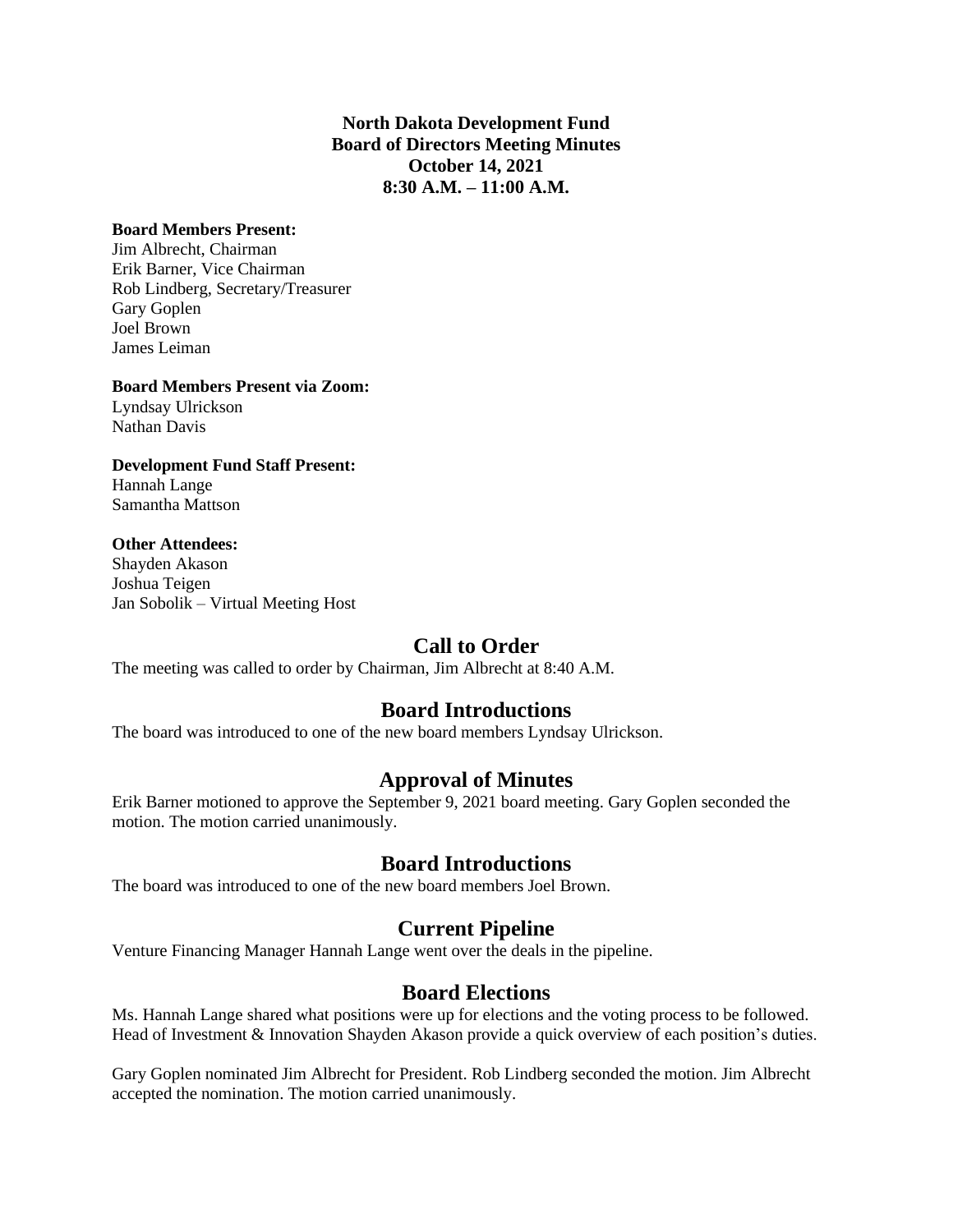Jim Albrecht nominated Erik Barner for Vice President. James Leiman seconded the motion. Erik Barner accepted the nomination. The motion carried unanimously.

Gary Goplen nominated Rob Lindberg for Secretary/Treasurer. Jim Albrecht seconded the motion. Rob Lindberg accepted the nomination. The motion carried unanimously.

#### **Financial Report**

Venture and Credit Analyst Samantha Mattson discussed the financial report. Total cash on hand is \$18,210,934.70. There is \$17,479.42 in the checking account, \$7,560,144.57 in the Development Fund, \$6,961,232.61 in the Rural Fund, \$169,788.98 in the Development Fund Venture Capital account, \$971,867.52 in New Business Tech, and \$530,421.60 in the Childcare Fund. There are \$2 million in CDs at the bank. Total unfunded commitments are \$2,081,130.26. Cash remaining after unfunded commitments is \$16,129,804.44.

The total requested amount from the received applications in the pipeline right now is \$8,550,000.00. There is \$700,000.00 in requests from the Development Fund, \$2,750,000.00 from the Rural Fund, \$100,000.00 from the Childcare Fund and \$5,000,000.00 from the Development Fund Venture Capital Account. If all loans are approved, the North Dakota Development Fund (NDDF) will have \$7,579,804.44 remaining available cash on hand.

Discussion on the amounts in the pipeline and potential additional funding from the government.

**Motion:** Erik Barner motioned to approve the financial reports. Rob Lindberg seconded the motion. The motion carried unanimously.

## **BND Quarterly Updates**

Ms. Mattson provided an overview of the quarterly meeting that was held with Bank of North Dakota.

**The meeting was moved into executive session pursuant to North Dakota Century Code 10-30.5-07 at 9:20 AM.**

#### **Adjourn**

**With no other business, the meeting was moved out of executive session at 12:11 P.M.**

#### **Motions**

**Motion:** Erik Barner motioned to approve the loan to Hoefer RV as presented. Lyndsay Ulrickson seconded the motion.

**Roll call vote:** Jim Albrecht – Yes, Erik Barner – Yes, Rob Lindberg – Yes, Gary Goplen – Yes, Lyndsay Ulrickson – Yes, Joel Brown – Yes, James Leiman – Yes, Nathan Davis – Yes

**Motion:** Rob Lindberg motioned to approve the loan to Cerilon GTL. noting an error on the fees listed in the documents. Ms. Lange informed the board that it will be fixed. Joel Brown seconded the motion.